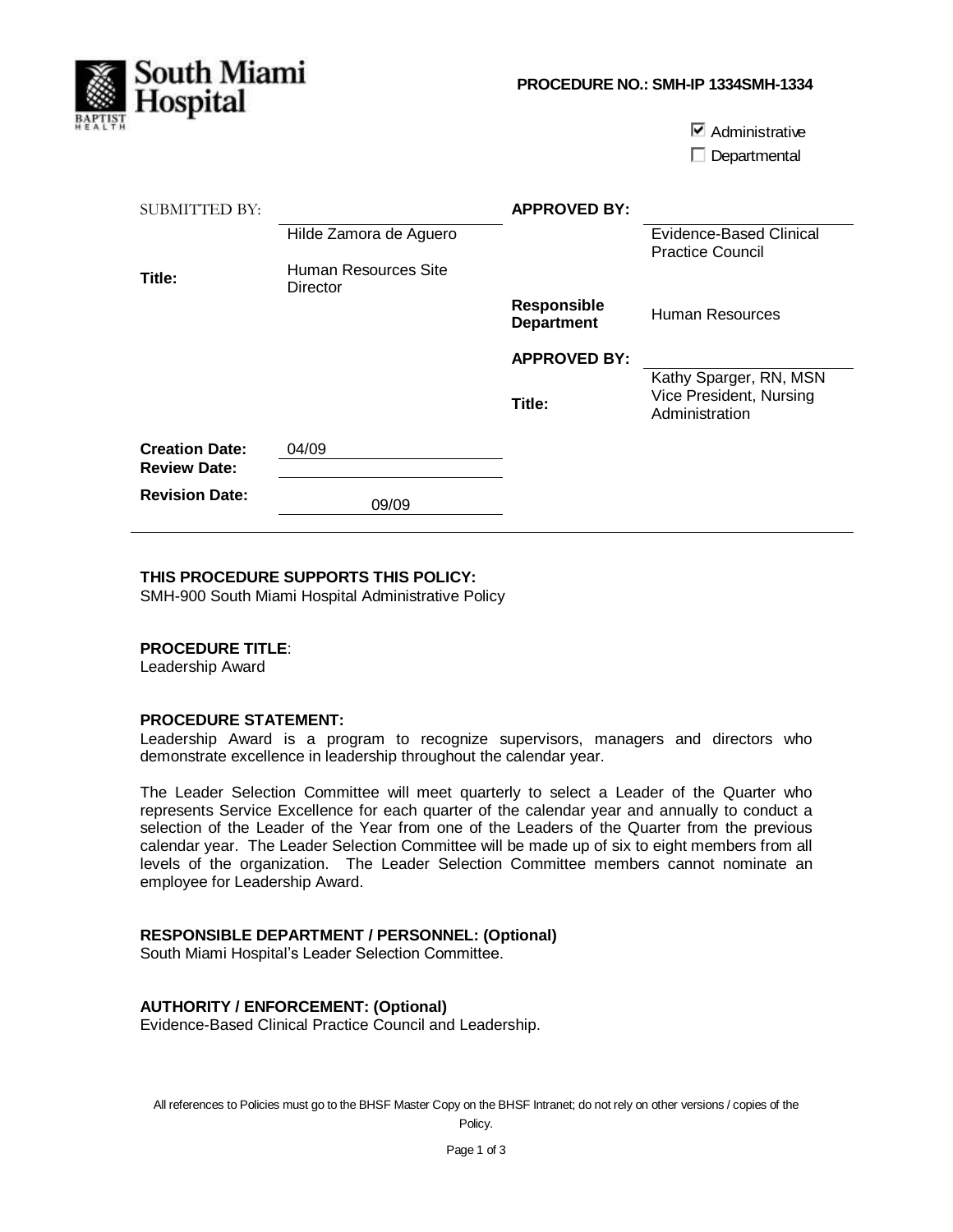## **DEFINITIONS: (Optional)**

### **PROCEDURES FOR IMPLEMENTATION (INCLUDING FORMS / SYSTEMS):**

- 1. Qualifications: Each candidate must have:
	- a. A written nomination that includes examples of at least two of the six defined competencies on why this leader would be an excellent model for Service Excellence.
	- b. Direct reports or direct people responsibility.
	- c. Approval of nomination from the department Director or Vice President.
	- d. Two years of service in a leadership position.
- 2. Other Criteria Considered:
	- a. The nominee has not been a Leadership Award recipient in the last two years.
	- b. Vice presidents are not eligible for consideration.
	- c. Each Leader of the Quarter is eligible to become the Leader of the Year.
- 3. Procedures:
	- a. Nominations will be made by South Miami Hospital employees on a standardized form based on the established leadership competencies. The nomination form will be available to employees in their department or in the Human Resources department.
	- b. The Leadership Award will be presented to one individual every quarter by the Chief Executive Officer (CEO), Chief Operating Officer (COO) or Vice President.
	- c. The Leader of the Year award will be presented to one individual annually by the CEO, COO or Vice President at the Employee of the Year Celebration.
	- d. The following process will be used to determine the recipient of the Leadership Award:
		- i. Nomination forms will be sent to the Leader Selection Committee chair no later than the  $20<sup>th</sup>$  of the final month for the qualifying quarter.
		- ii. The Leader Selection Committee chair will confirm with the nominees' direct report that the nominees are in good standing and are excelling in the business metrics part of the evaluation, which can include but are not limited to patient satisfaction, physician satisfaction, employee satisfaction, fiscal responsibility, community benefit and clinical process excellence.
		- iii. All nomination forms will be reviewed by the Leader Selection Committee.
		- iv. The Leader Selection Committee chair will notify the winners' manager, director or vice president, the CEO, the COO and the Marketing Department.
	- e. The following process will be used to determine the Leader of the Year:
		- i. The Leader Selection Committee chair will gather qualifying criteria for the four quarterly winners.
		- ii. The Leader Selection Committee chair will confirm with the nominees' direct report that the nominees are still in good standing and continue to excel in the business metrics part of the evaluation which can include but are not limited to patient satisfaction, physician satisfaction, employee satisfaction, fiscal responsibility, community benefit and clinical process excellence.
		- iii. The Leader Selection Committee will select the Leader of Year from the quarterly winners based on the established criteria.
- 4. Leadership Award Incentives:
	- a. The CEO, COO or Vice President will present the new Leader of the Quarter with the following:
		- i. A letter stating that the employee will receive a \$100 bonus on his or her next paycheck.
		- ii. A pen engraved with the winners name.
		- iii. A plaque signed by the CEO.

All references to Policies must go to the BHSF Master Copy on the BHSF Intranet; do not rely on other versions / copies of the